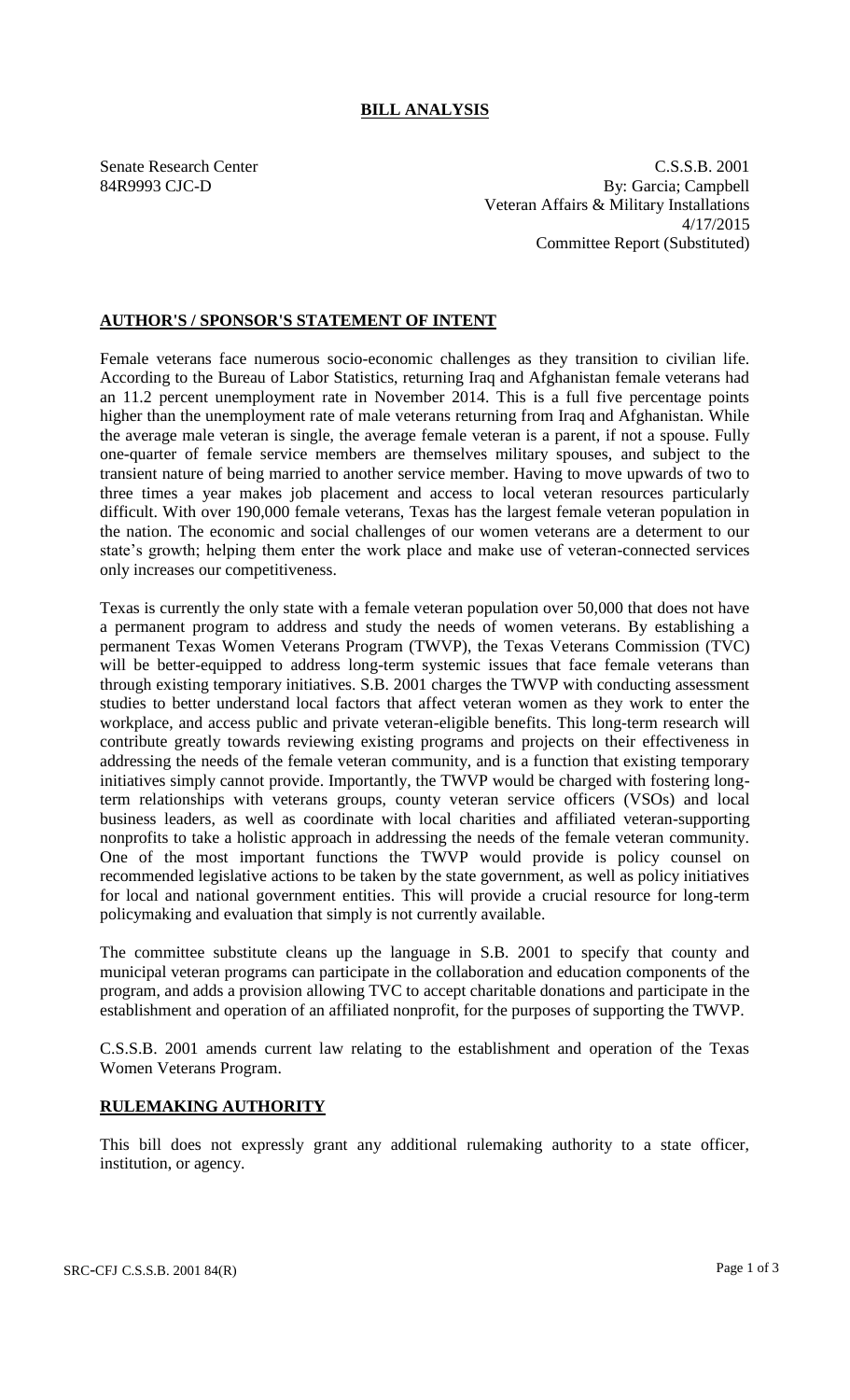#### **SECTION BY SECTION ANALYSIS**

SECTION 1. Amends Chapter 434, Government Code, by adding Subchapter E, as follows:

### SUBCHAPTER E. TEXAS WOMEN VETERANS PROGRAM

Sec. 434.201. DEFINITIONS. Defines "commission," "executive director," "program," and "woman veteran."

Sec. 434.202. ESTABLISHMENT OF PROGRAM; PROGRAM MISSION. (a) Provides that the Texas Women Veterans Program (program) is established in the Texas Veterans Commission (TVC). Provides that the program is attached to the office of the executive director of TVC (executive director) for administrative purposes.

(b) Provides that the mission of the program is to ensure that the women veterans of this state have equitable access to federal and state veterans' benefits and services.

Sec. 434.203. COORDINATOR. Requires the executive director to designate a women veterans coordinator for this state.

Sec. 434.204. GENERAL PROGRAM DUTIES. Requires that the program:

(1) provide assistance to the women veterans of this state as provided by this subchapter;

(2) perform outreach functions to improve the awareness of women veterans of their eligibility for federal and state veterans' benefits and services;

(3) assess the needs of women veterans with respect to benefits and services;

(4) review programs, research projects, and other initiatives designed to address the needs of the women veterans of this state;

(5) make recommendations to the executive director regarding the improvement of benefits and services to women veterans; and

(6) incorporate issues concerning women veterans in TVC planning regarding veterans' benefits and services.

Sec. 434.205. ADVOCACY AND PUBLIC AWARENESS. (a) Requires that the program advocate for women veterans and work to increase public awareness about the gender-specific needs of women veterans.

(b) Requires that the program recommend legislative initiatives and the development of policies on the local, state, and national levels to address the issues affecting women veterans.

Sec. 434.206. COLLABORATION. Requires that the program collaborate with federal, state, county, municipal, and private agencies that provide services to women veterans.

Sec. 434.207. RESEARCH; DISSEMINATION OF INFORMATION. (a) Requires that the program monitor and research issues relating to women veterans.

(b) Requires that the program disseminate information regarding opportunities for women veterans throughout the network of entities with which the program collaborates.

Sec. 434.208. EDUCATION. Requires that the program, through conferences, seminars, and training workshops with federal, state, municipal, and private agencies, provide